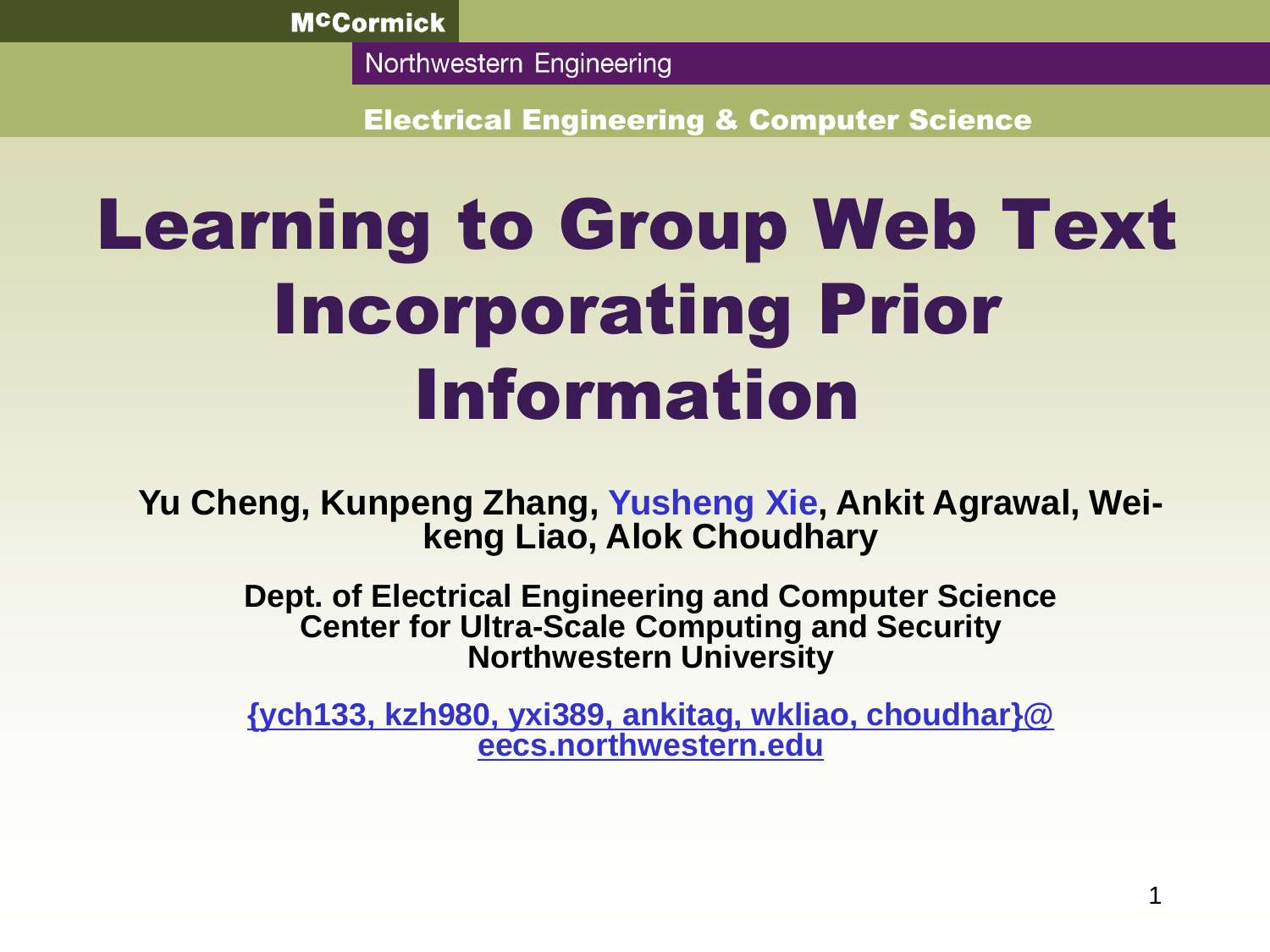Northwestern Engineering

Electrical Engineering & Computer Science

## **Outline**

Introduction

Related work

## Semi-supervised clustering with pair-wise constraints and label

Experiments results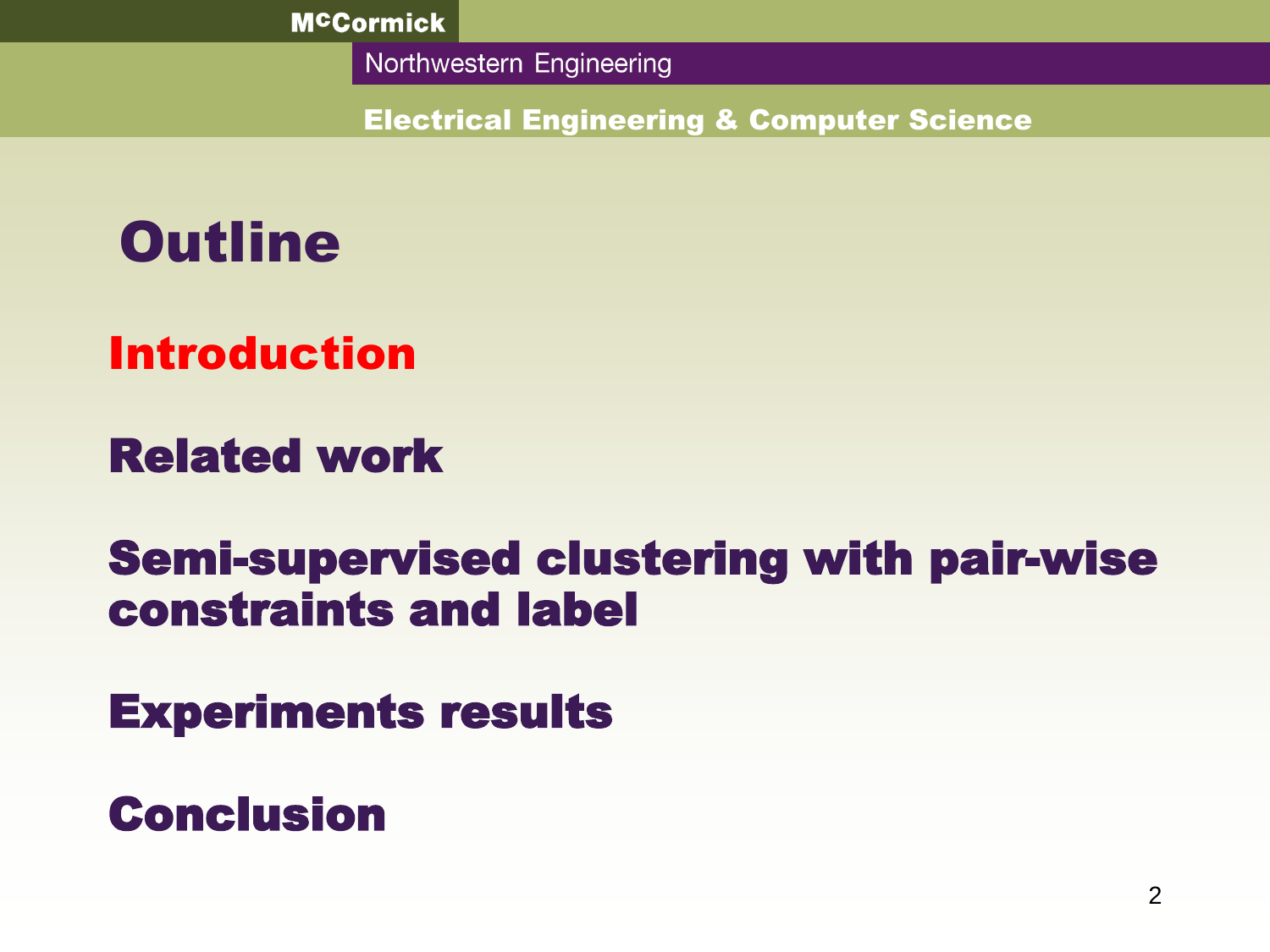Electrical Engineering & Computer Science

Web Text

- **Online text becomes available in a variety of genres.**
- **Blog & news feeds, forum, customer reviews, book & movie summaries.**
- **Social media sites like Facebook, Twitter and Google Buzz allow users to post short messages.**



**Ewitter** 

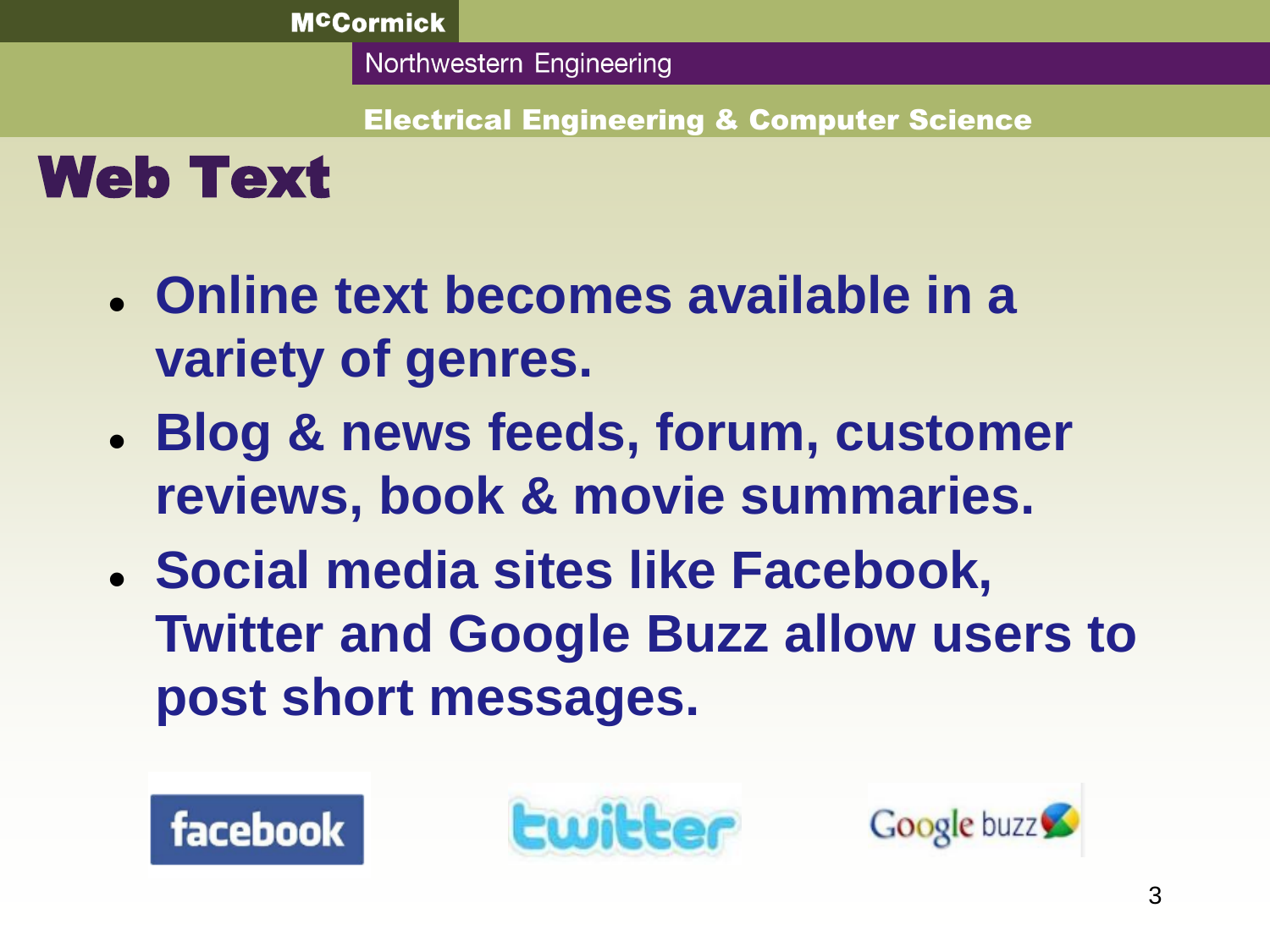Electrical Engineering & Computer Science

## Grouping Web Text

- **There are a large number of messages published each day (Google News, Twitter)**
- **Users often face the problem of information overload.**
- **Grouping similar text or messages can make information more manageable.**
- **Systems that can cluster similar text belong to the same topic.**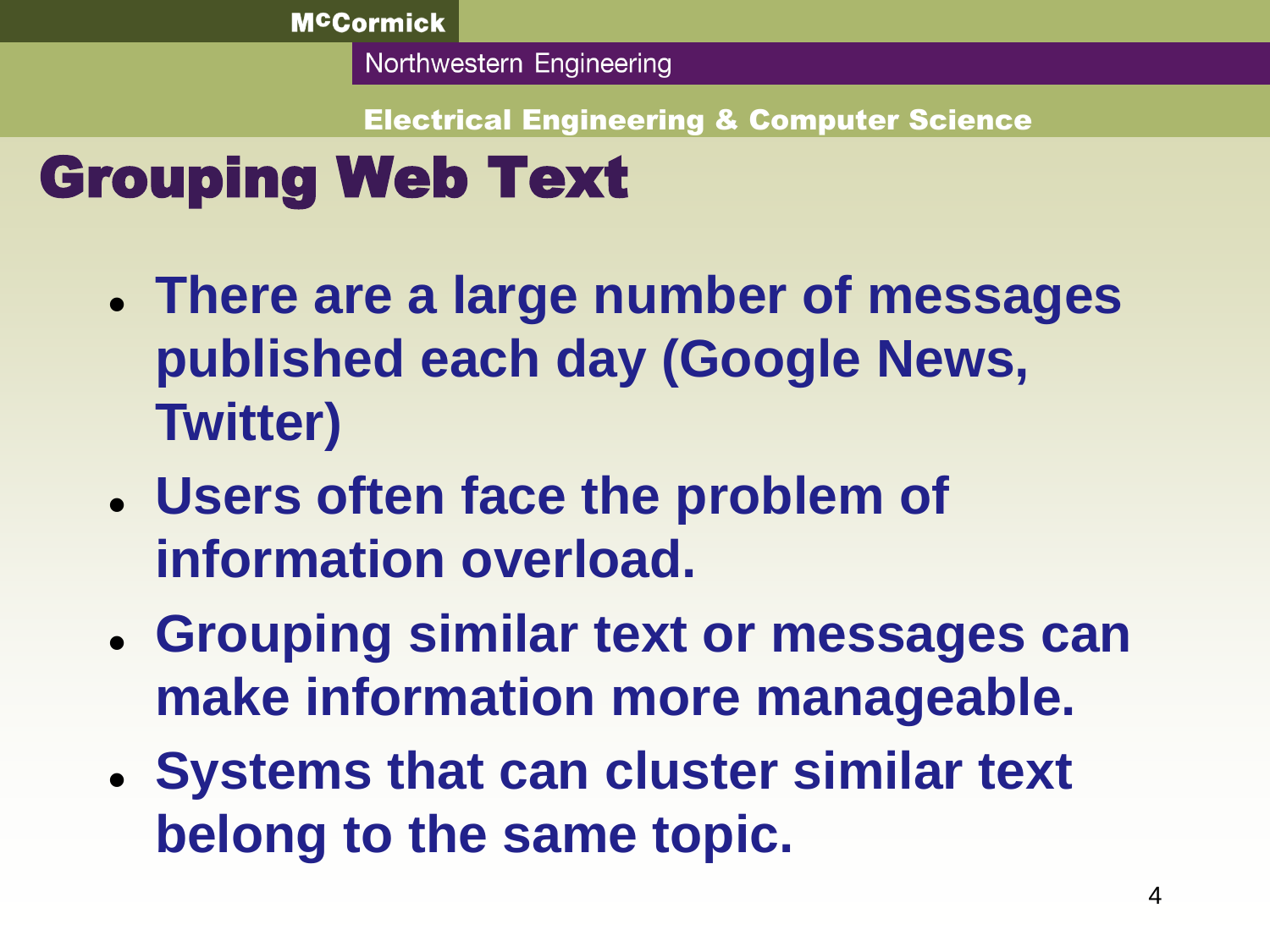Northwestern Engineering

Electrical Engineering & Computer Science

## **Outline**

Introduction

## Related work

## Semi-supervised clustering with pair-wise constraints and label

Experiments results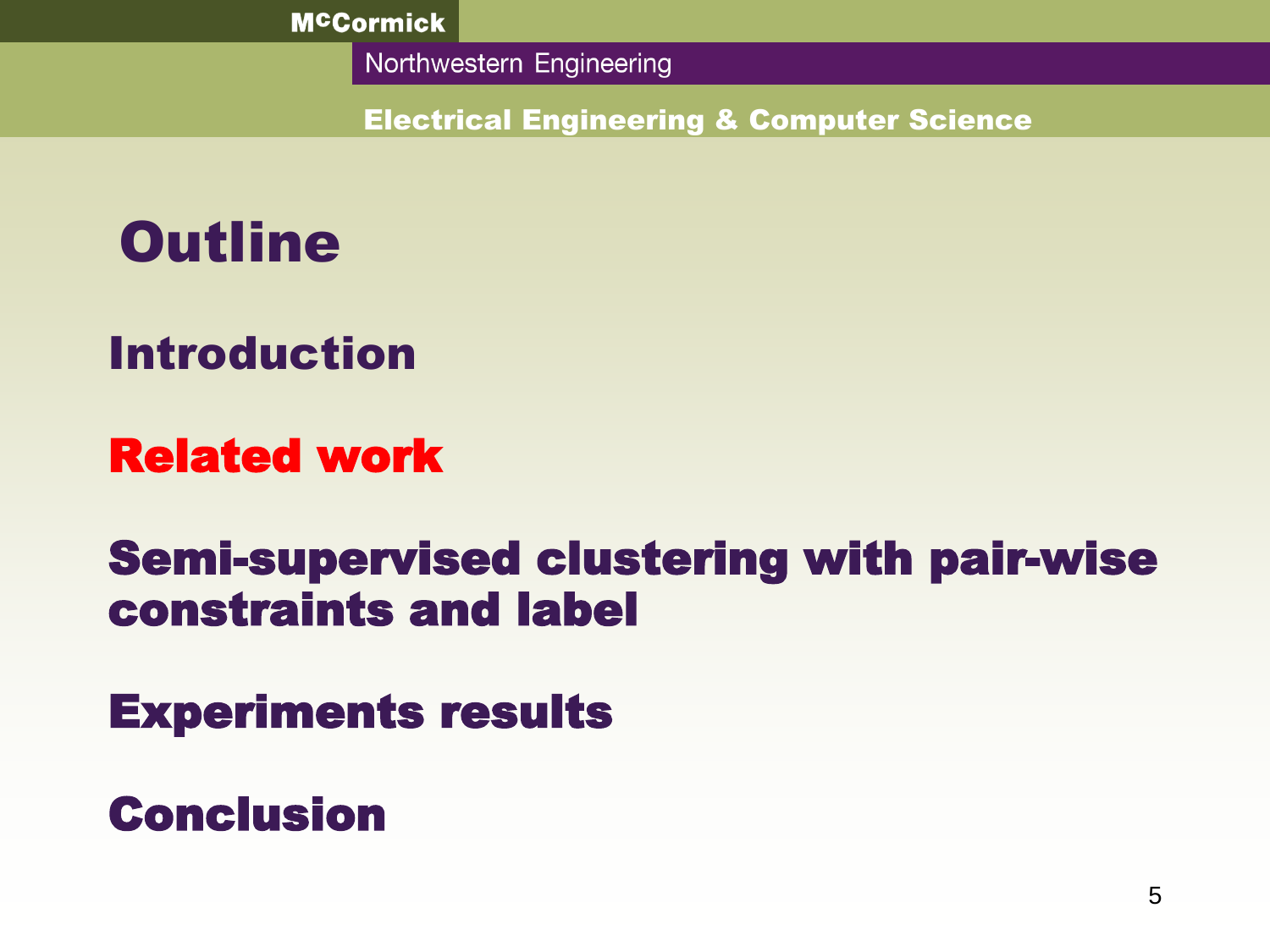Northwestern Engineering

Electrical Engineering & Computer Science

## Unsupervised clustering

Clustering algorithms are generally used in an unsupervised fashion.

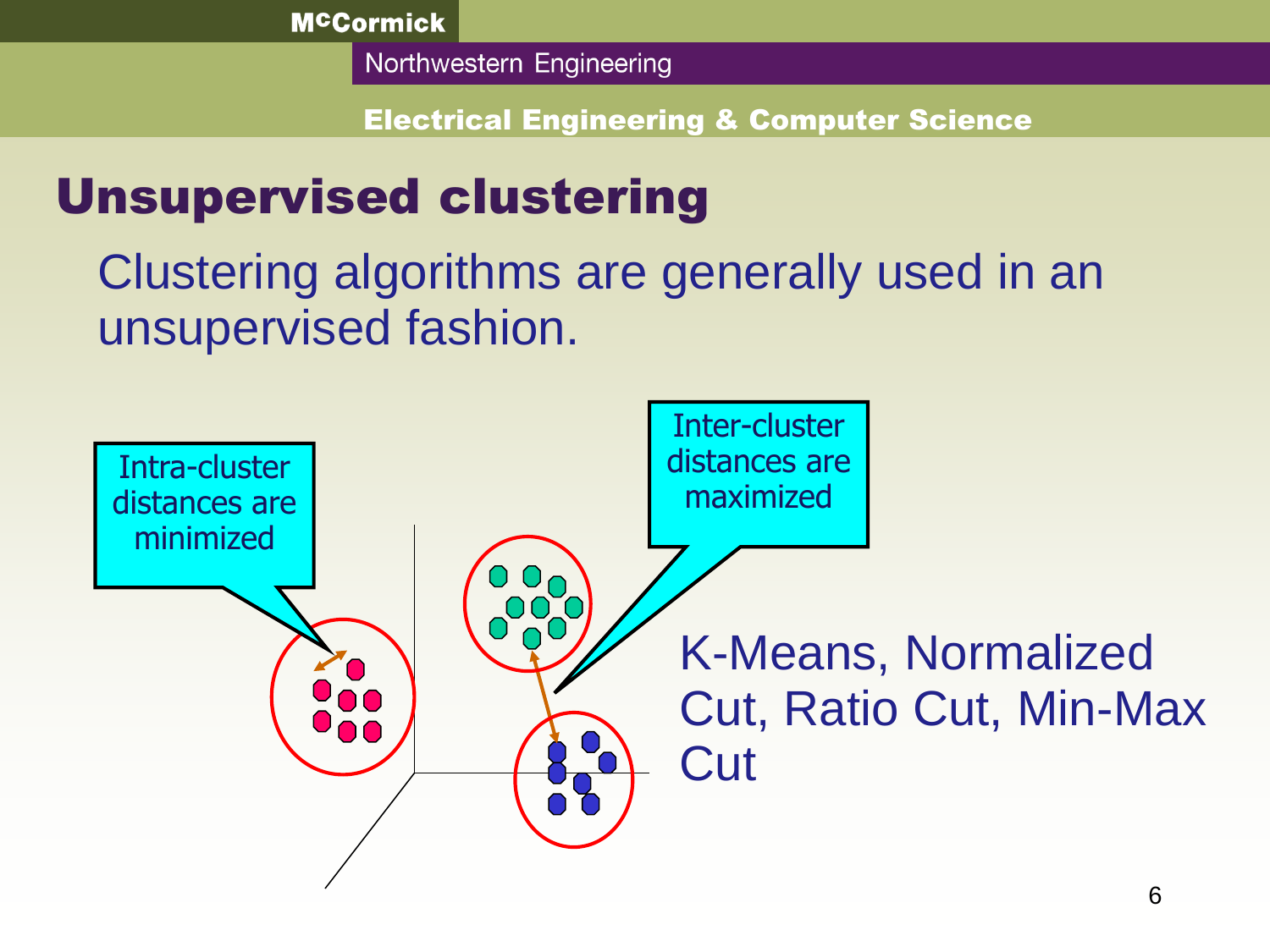Northwestern Engineering

Electrical Engineering & Computer Science

## Semi-supervised Clustering

Input:

A set of unlabeled objects

A small amount of domain knowledge (we call prior knowledge)

Output:

A partitioning of the objects into k clusters

Objective:

Maximum intra-cluster similarity

Minimum inter-cluster similarity

High consistency between the partitioning and the prior knowledge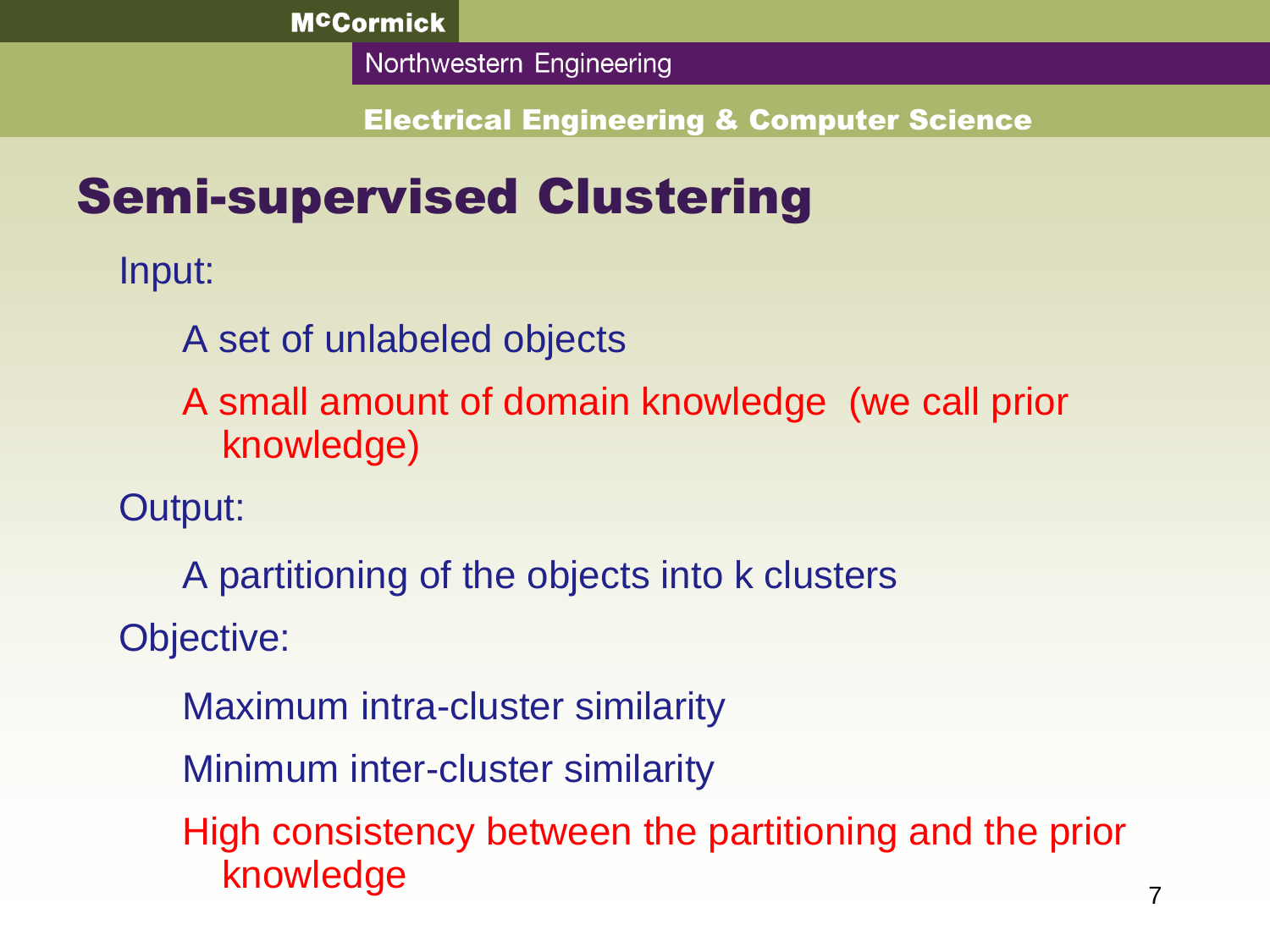Northwestern Engineering

#### Electrical Engineering & Computer Science

## Semi-supervised Clustering

According to different given domain knowledge: Users provide class labels (seeded points) a priori to some of the document



Users know about which few documents are related (mustlink) or unrelated (cannot-link)





8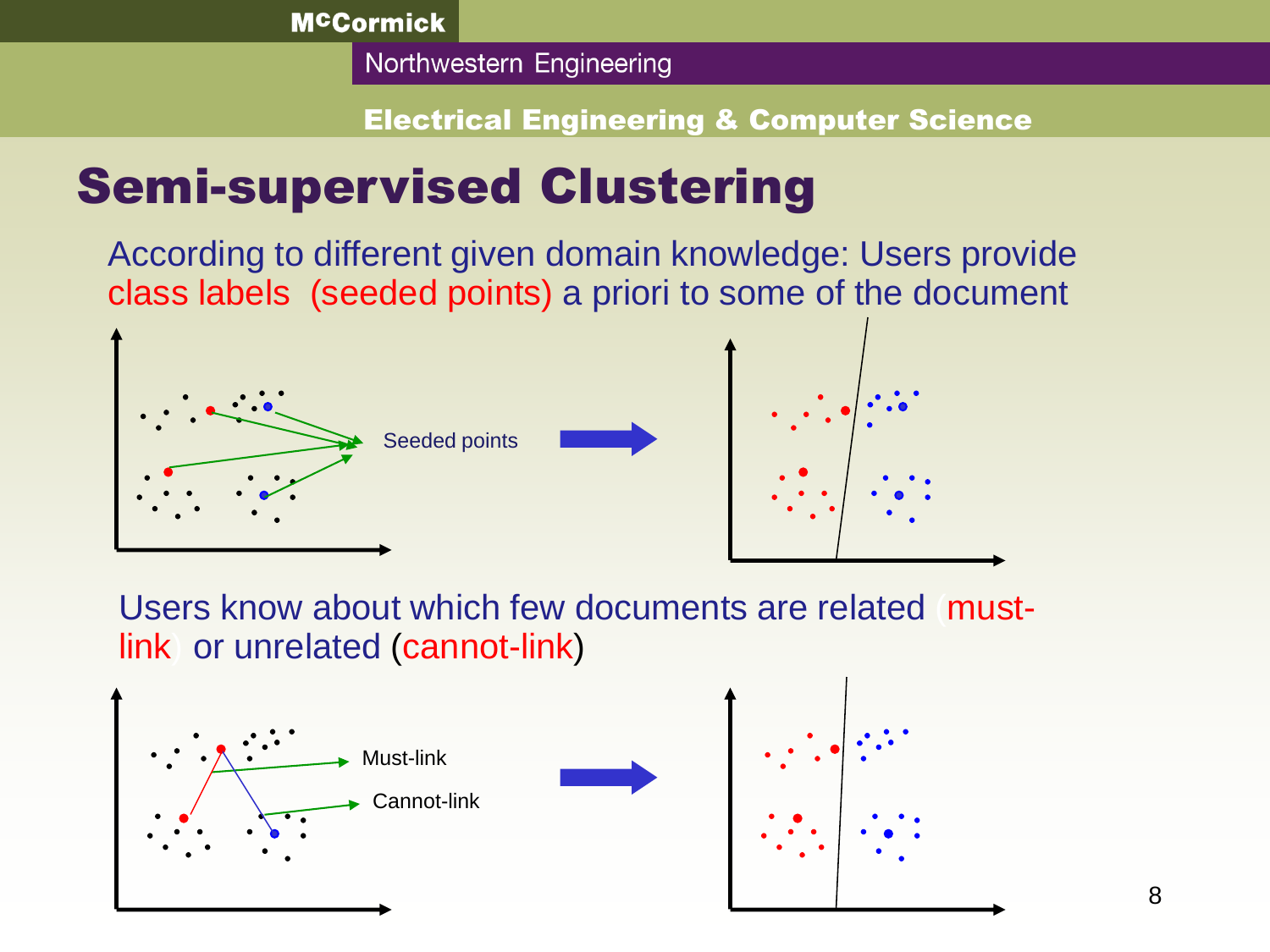Northwestern Engineering

#### Electrical Engineering & Computer Science

### Summaries

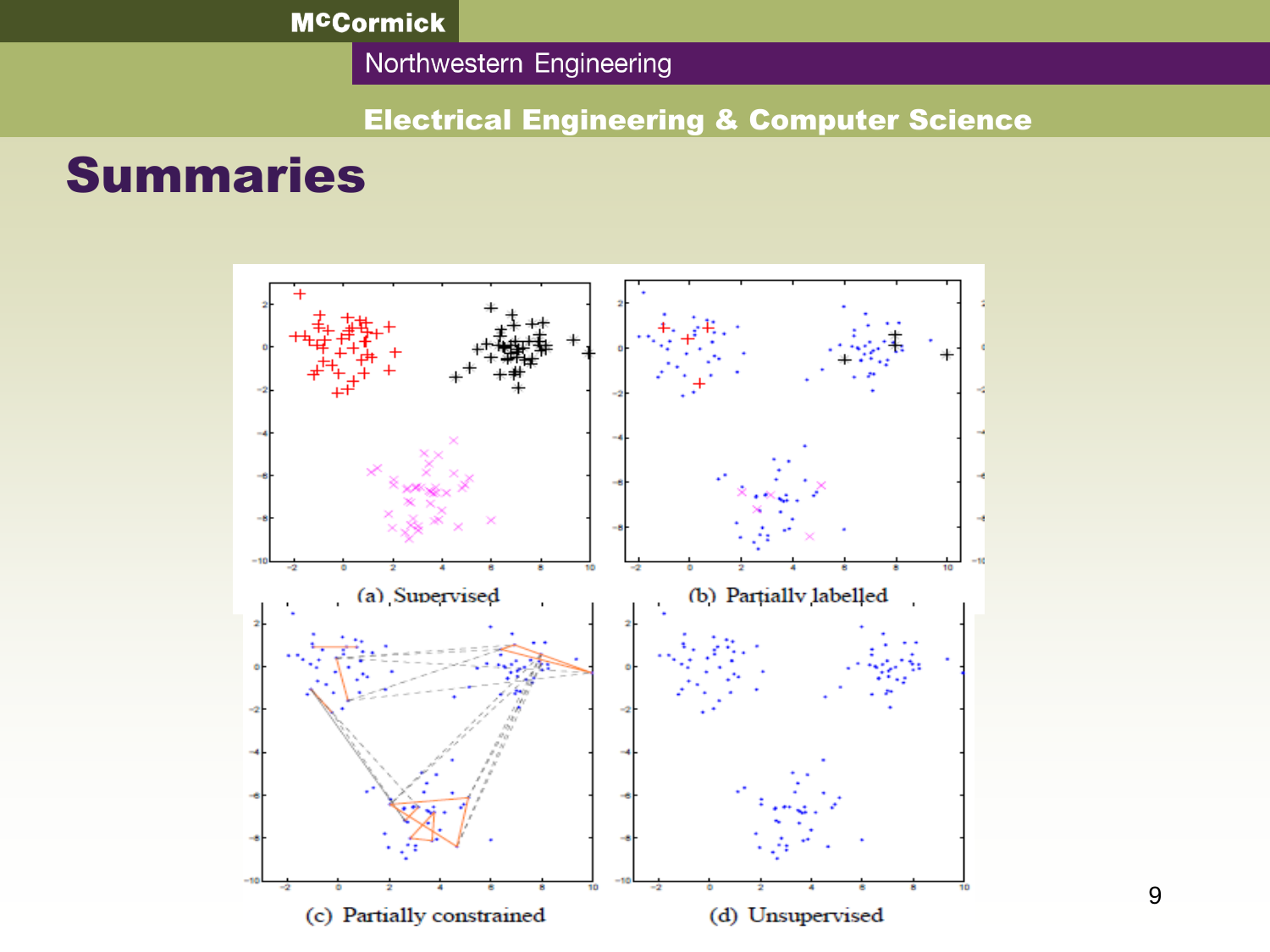Northwestern Engineering

Electrical Engineering & Computer Science

## **Outline**

## Introduction

## Related Work

## Semi-supervised clustering with pair-wise constraints and label

Experiments results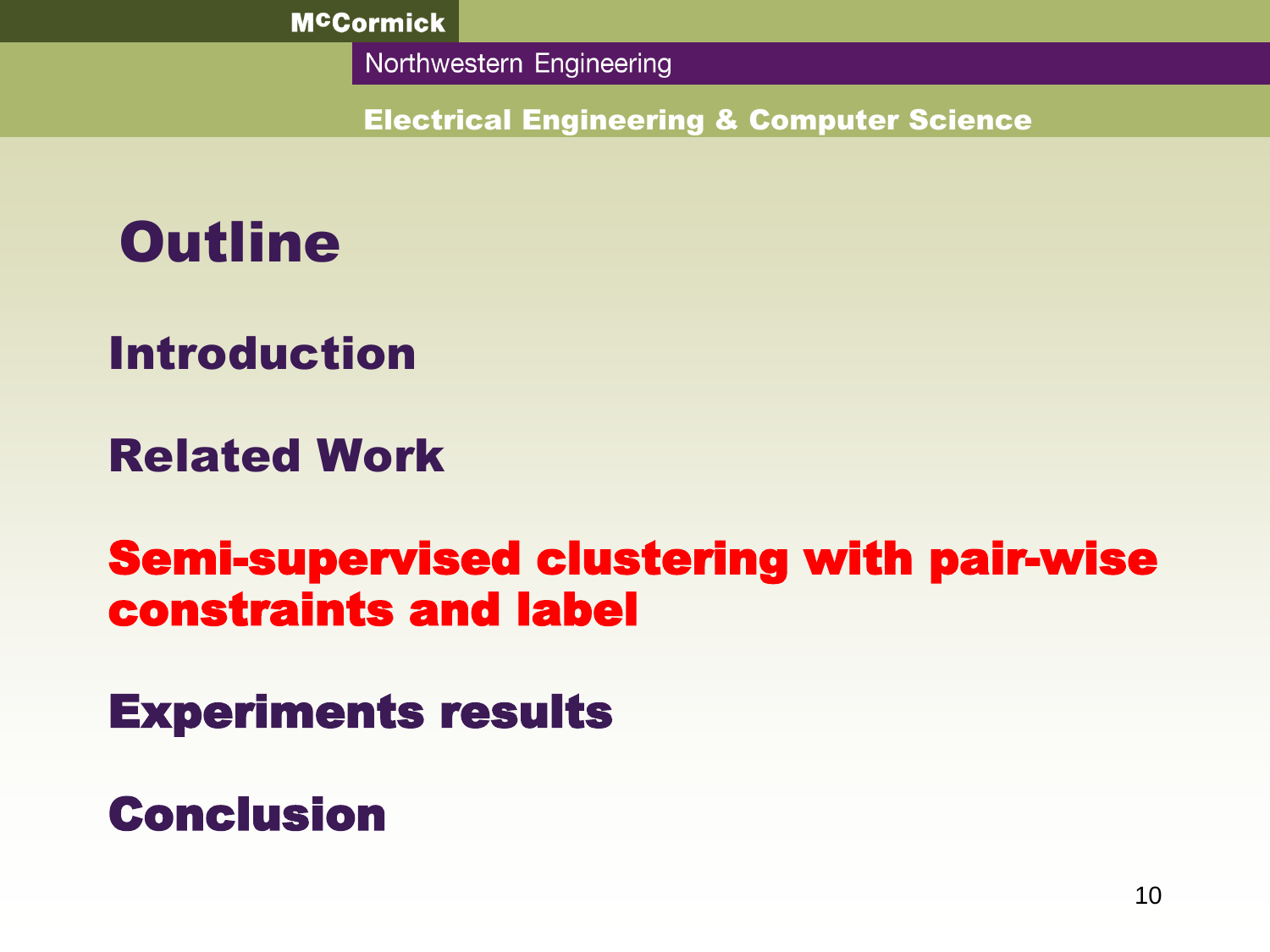Electrical Engineering & Computer Science

## The Main Work

## Semi-supervised clustering

Improve existing naive clustering methods Using labeled data to guide clustering of unlabeled data

## The pair-wise constrains information

It is easier for the user to distinguish whether two objects are in the same group other than give the labels. Giving the algorithms to ask some questions, but ask it wisely.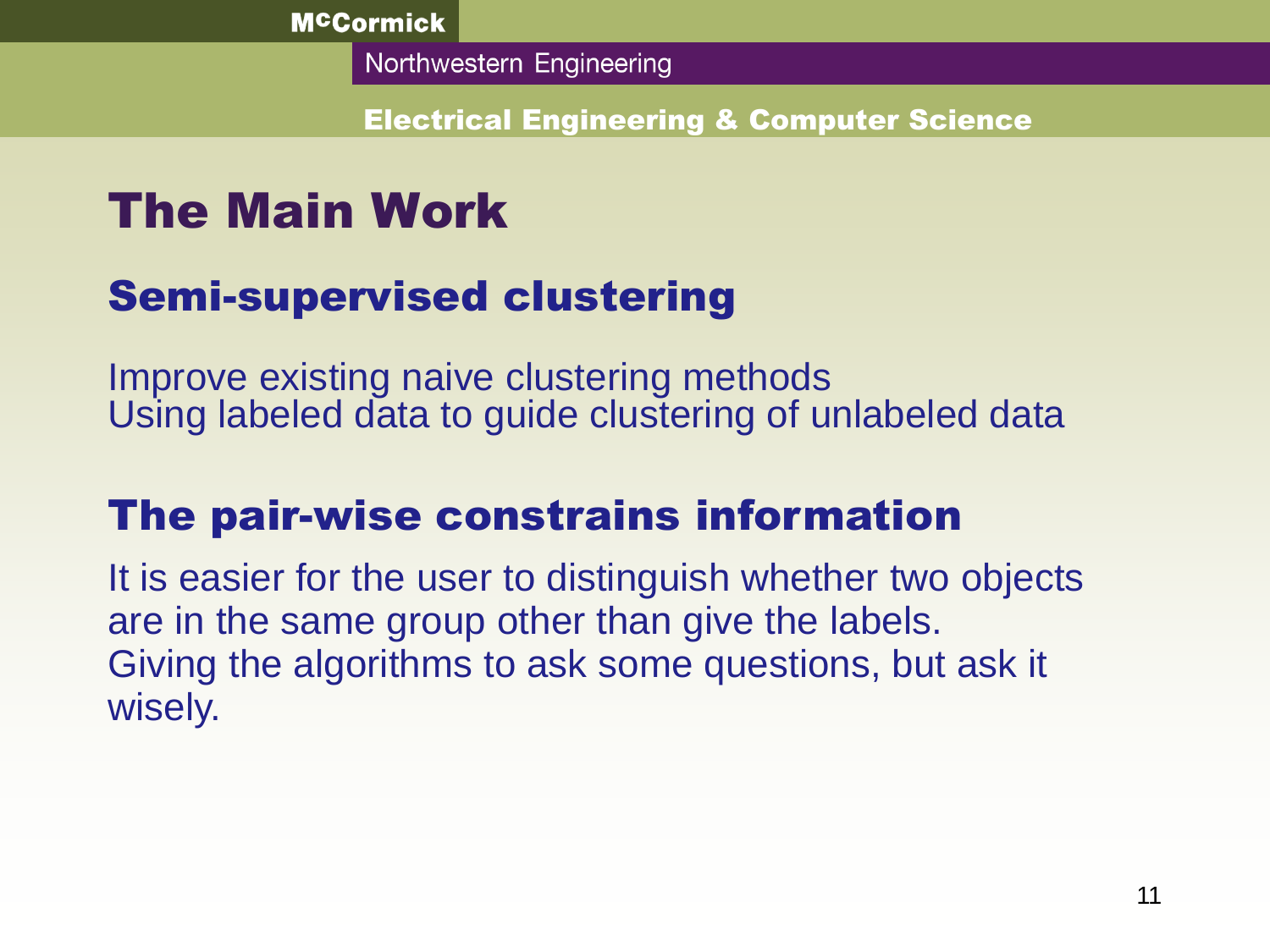Electrical Engineering & Computer Science

## Model based clustering

## unsupervised clustering

i<br>Li

Dataset: unlabeled dataset  $\chi^u$ , data density  $P(x | \theta)$ 

Objective: Minimize the objective function  $\Theta_u = -\sum_{x \in \chi^u} \log \! P(x \, | \, \theta)$ supervised clustering χ  $\theta$  $\Theta_u = -\sum\nolimits_{x \in {{\mathbb{R}}}}$ 

Dataset: labeled dataset  $x^l$ , data density  $\chi$ 

Objective: Minimize the objective function semi-supervised clustering? **Method:** Minimize the objective function  $Q_l = -\hat{Q}_x$ <br> **Supervised clustering?**<br>  $\therefore$  unlabeled dataset  $\chi^u$  and labeled dataset<br>  $\psi$   $\psi$ : select the parameters by minimizing<br>  $\Theta = \alpha \Theta_l + \beta \Theta_u$ ,  $\alpha + \beta = 1$ <br>
Method: E  $Q_i = -Q_{i} \log P(x_i, y_i | q)$  $\mathring{\mathbf{d}}_{\mathbf{x} \hat{\mathbf{l}} \mathbf{c}^l}$ *l*

Dataset: unlabeled dataset  $x^u$  and labeled dataset  $\chi$  $\chi$ 

Objective: select the parameters by minimizing

$$
\Theta = \alpha \Theta_l + \beta \Theta_u, \ \alpha + \beta = 1
$$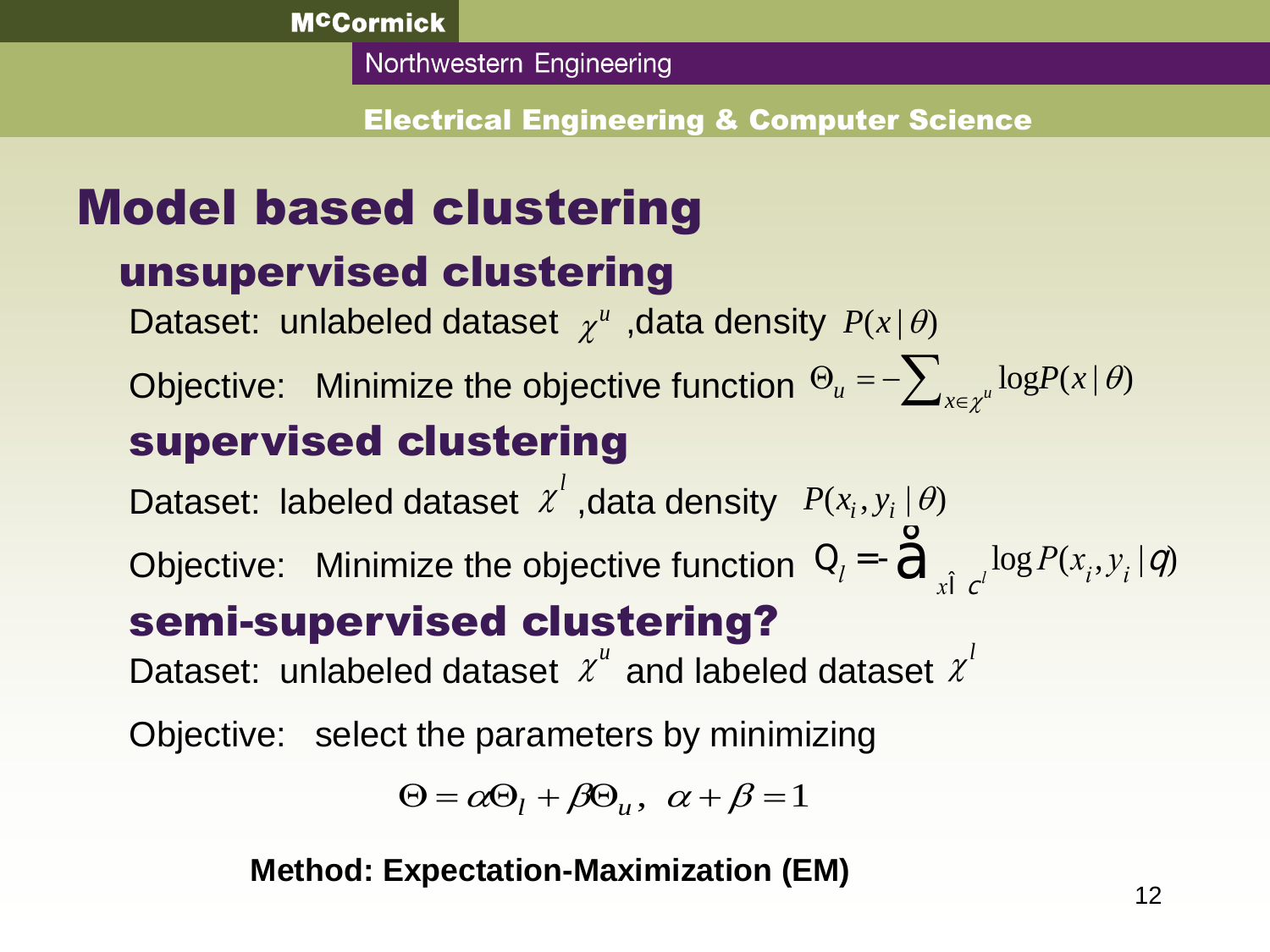Electrical Engineering & Computer Science

### General Case

Dataset: we can decompose it the into three parts **unlabeled data**  $\chi^u$  **labeled data**  $\chi^l$  **data with constraints**  $\chi^c$  $\chi$ *l*  $\chi$  $\chi$ 

We define the following joint object function, which is a convex

combination of  $\Theta_u$   $\Theta_l$   $\Theta_c$ ,

Objective: select the parameters by minimizing the

$$
\Theta_u \Theta_l \Theta_c,
$$
  
at the parameters by mir  

$$
\Theta = \alpha \Theta_u + \beta \Theta_l + \gamma \Theta_c,
$$
  

$$
\alpha + \beta + \gamma = 1
$$

$$
\alpha + \beta + \gamma = 1
$$

Method: Expectation-Maximization (EM)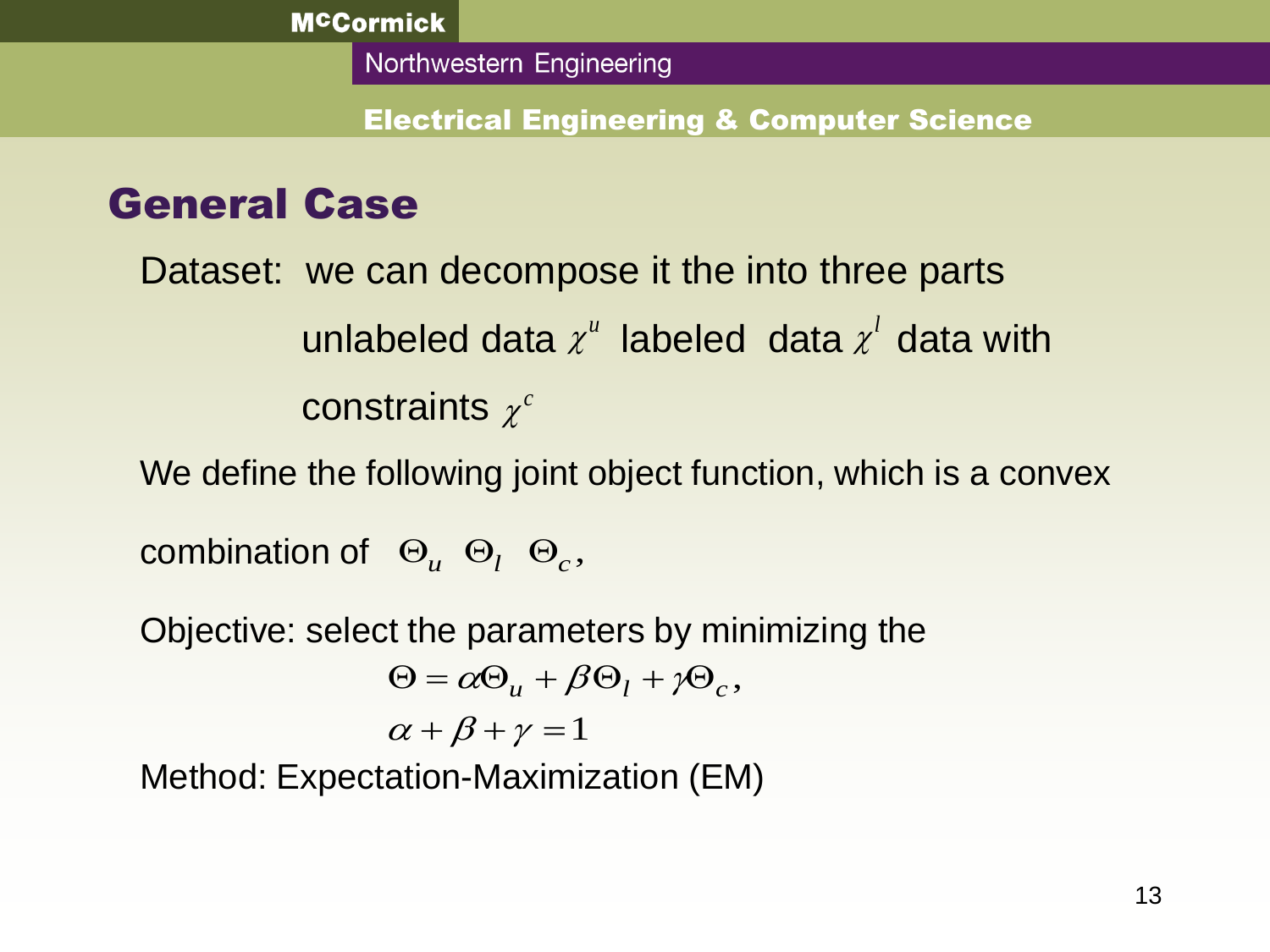Northwestern Engineering

#### Electrical Engineering & Computer Science

## The overall framework

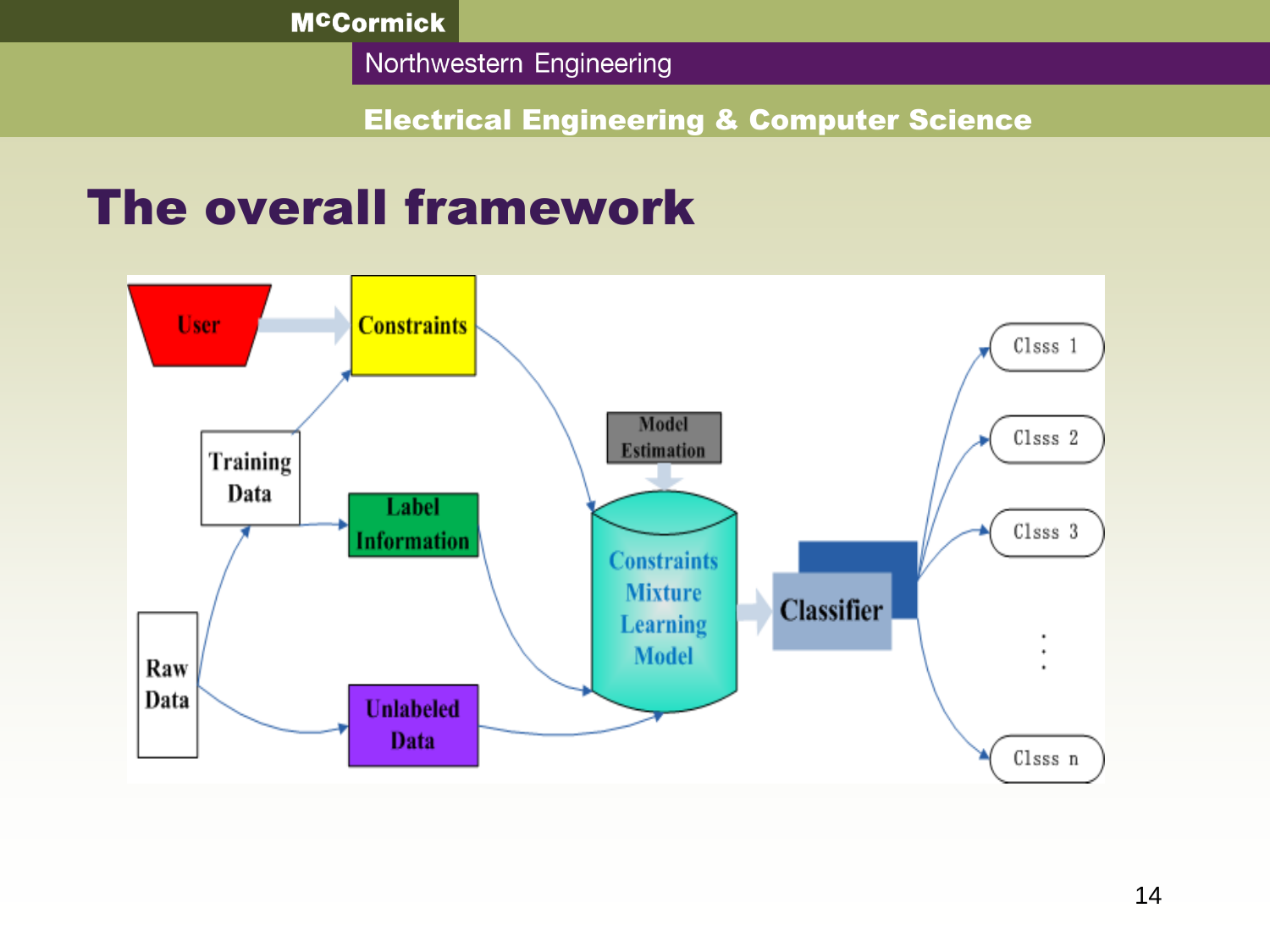Northwestern Engineering

Electrical Engineering & Computer Science

## **Outline**

## Introduction

## Related Work

## Semi-supervised clustering with pair-wise constraints and label

**Experiments**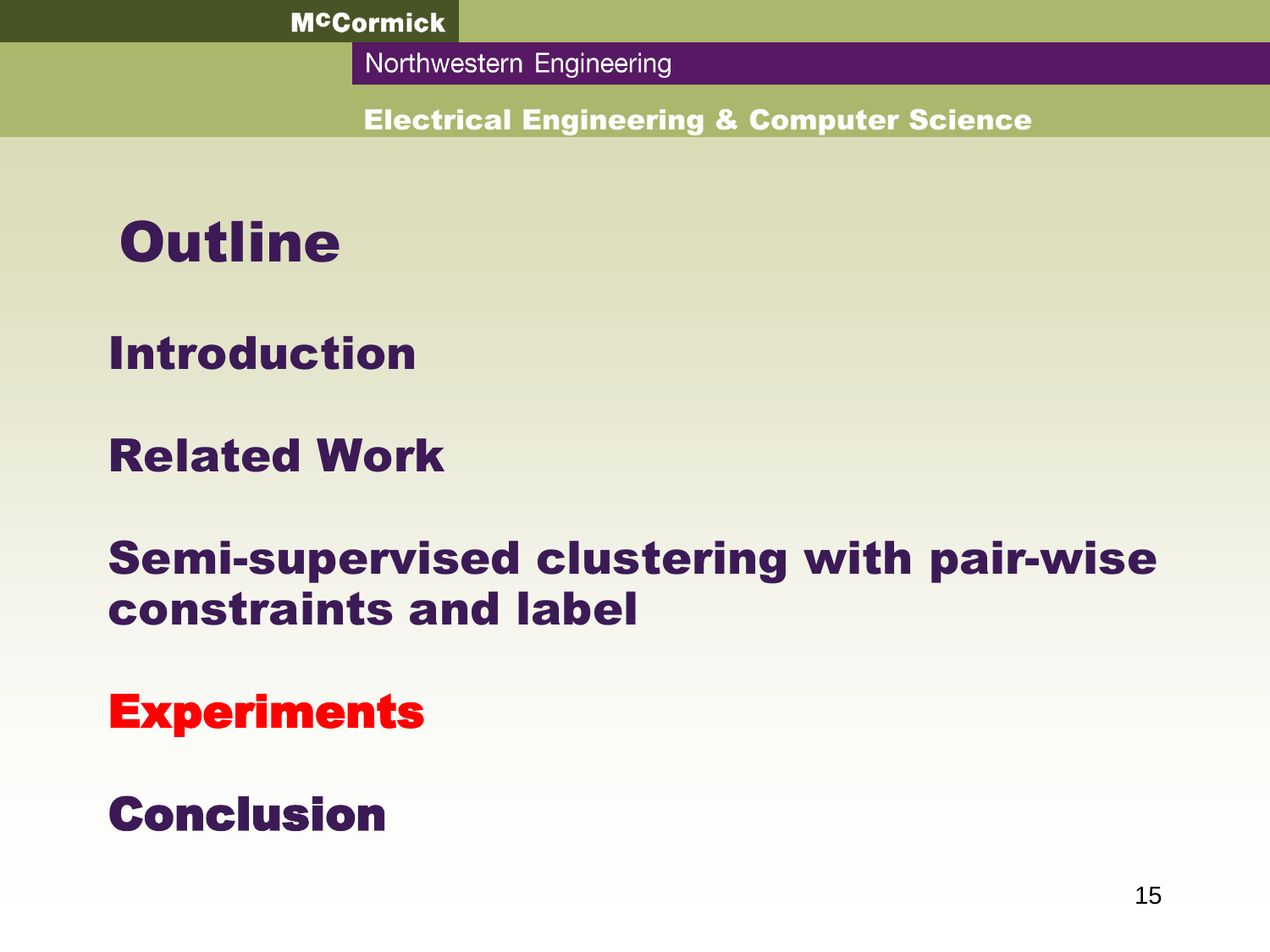Electrical Engineering & Computer Science

### Experiment Setting

Datasets:

News-500: We collected 500 news documents of 4 different topics from Google News

FBS-500: 500 posts with 7 different categories from Facebook

Compared methods:

Unsupervised: K-Means

Semi-supervised: Semi-supervised K-Means and Transductive SVM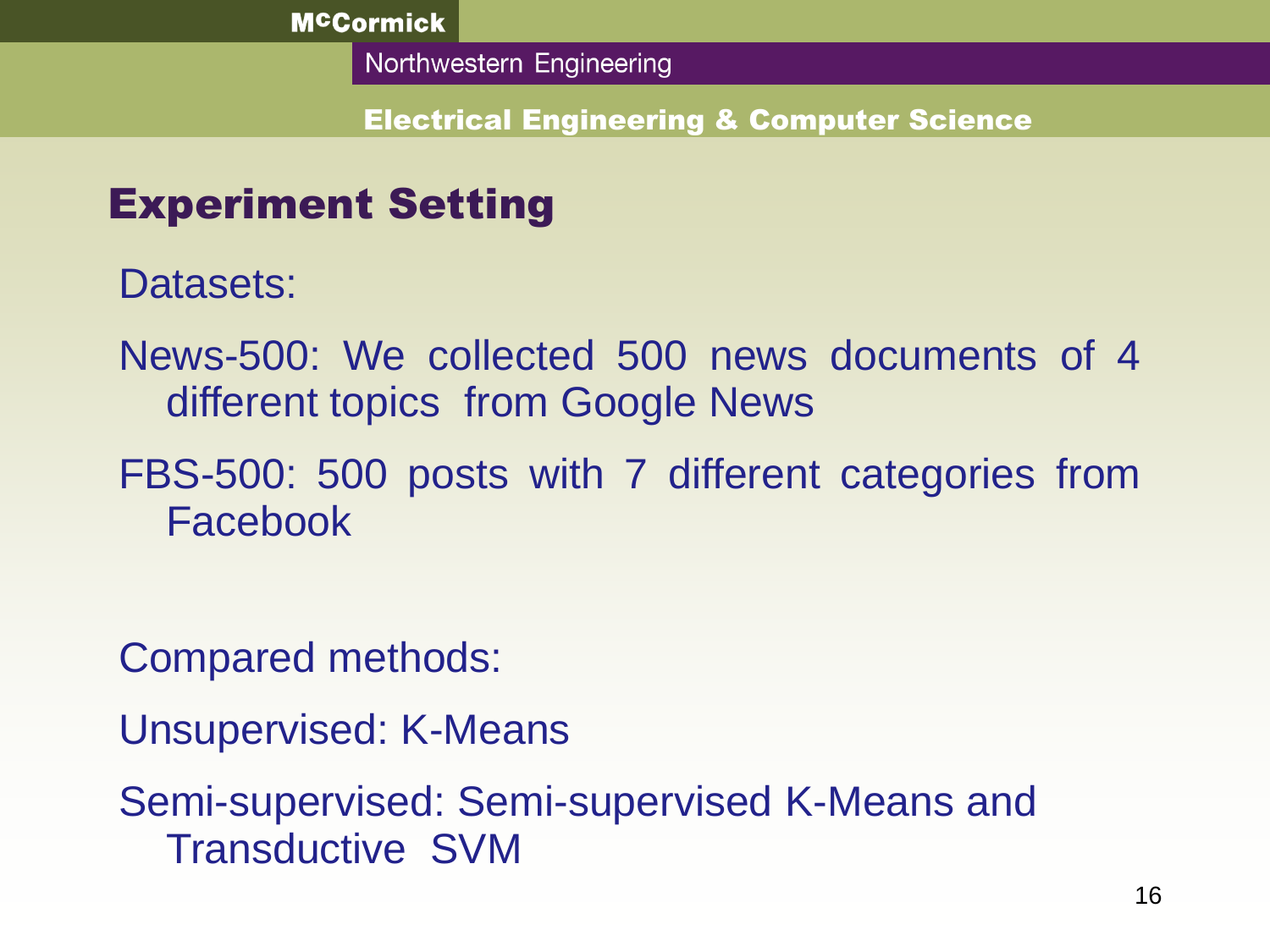Northwestern Engineering

Electrical Engineering & Computer Science

#### Results(comparing with K-Means)

#### **THE ACCURACY AND F-SCORE OF K-MEANS AND CML ON FBS-500**

| <b>Evaluation Method</b> | Accuracy | F-score |
|--------------------------|----------|---------|
| K-Means                  | 0.457    | 0.403   |
| $CML(5%$ training)       | 0.616    | 0.501   |
| $CML(7.5\%$ training)    | 0.649    | 0.578   |
| $CML(10\%$ training)     | 0.691    | 0.627   |

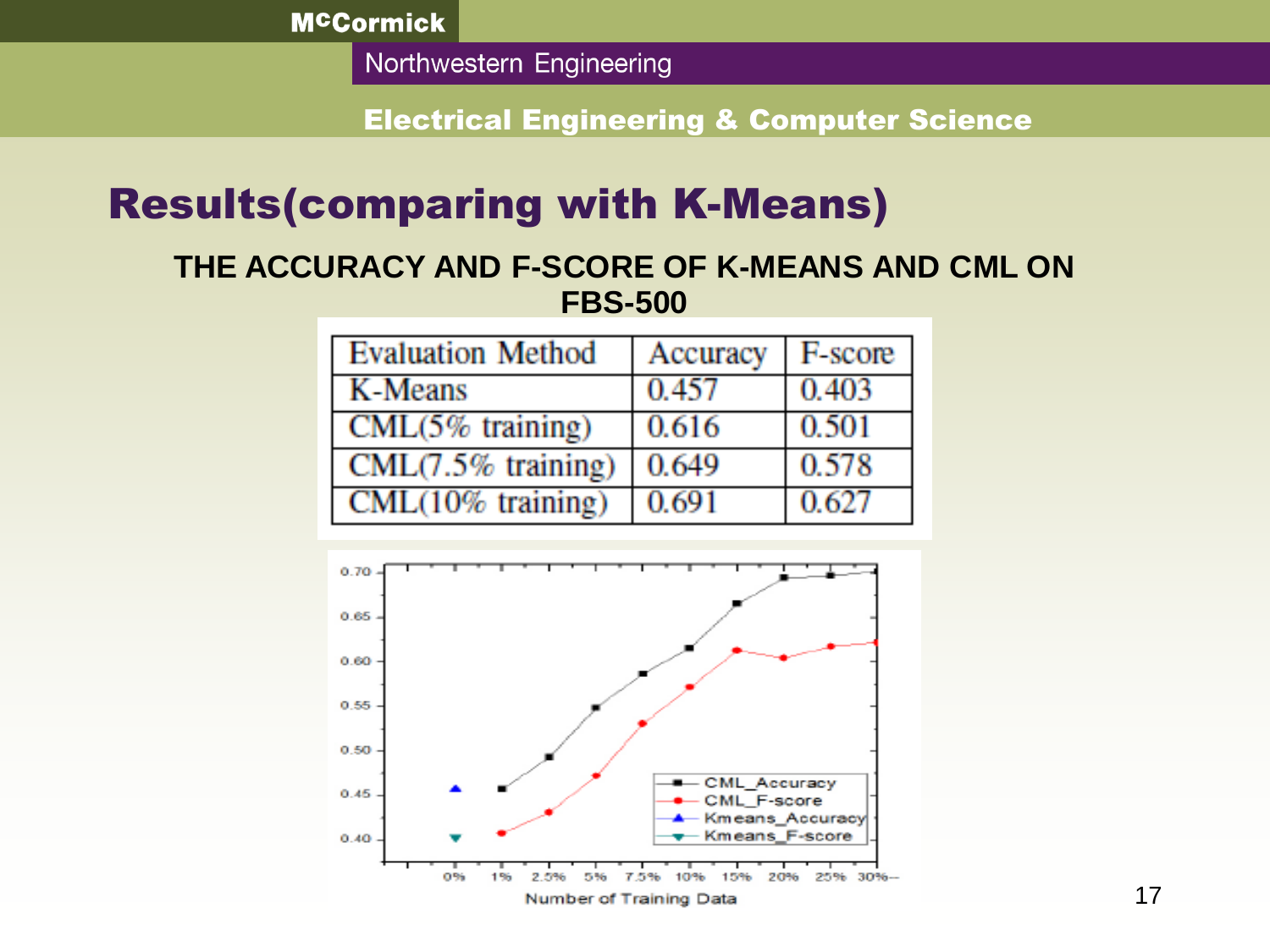Northwestern Engineering

Electrical Engineering & Computer Science

### Results(comparing with SK-Means and T-SVM)

#### **THE ACCURACY OF NEWS-500 DATA SET WITH DIFFERENT PERCENTAGE OF TRAINING SAMPLES**

| Method                  | $1\%$ | 2.5%  | 5%    | $7.5\%$ | 10%   |
|-------------------------|-------|-------|-------|---------|-------|
| SK-means                | 0.479 | 0.513 | 0.545 | 0.580   | 0.629 |
| <b>Transductive SVM</b> | 0.442 | 0.481 | 0.501 | 0.521   | 0.576 |
| <b>CML Model</b>        | 0.459 | 0.492 | 0.549 | 0.632   | 0.682 |

#### **THE ACCURACY OF FBS-500 DATA SET WITH DIFFERENT PERCENTAGE OF TRAINING SAMPLES**

| Method                  | 1%    | 2.5%  | 5%    | 5%    | 10%   |
|-------------------------|-------|-------|-------|-------|-------|
| SK-means                | 0.486 | 0.502 | 0.526 | 0.540 | 0.575 |
| <b>Transductive SVM</b> | 0.403 | 0.431 | 0.458 | 0.485 | 0.524 |
| <b>CML Model</b>        | 0.466 | 0.494 | 0.516 | 0.579 |       |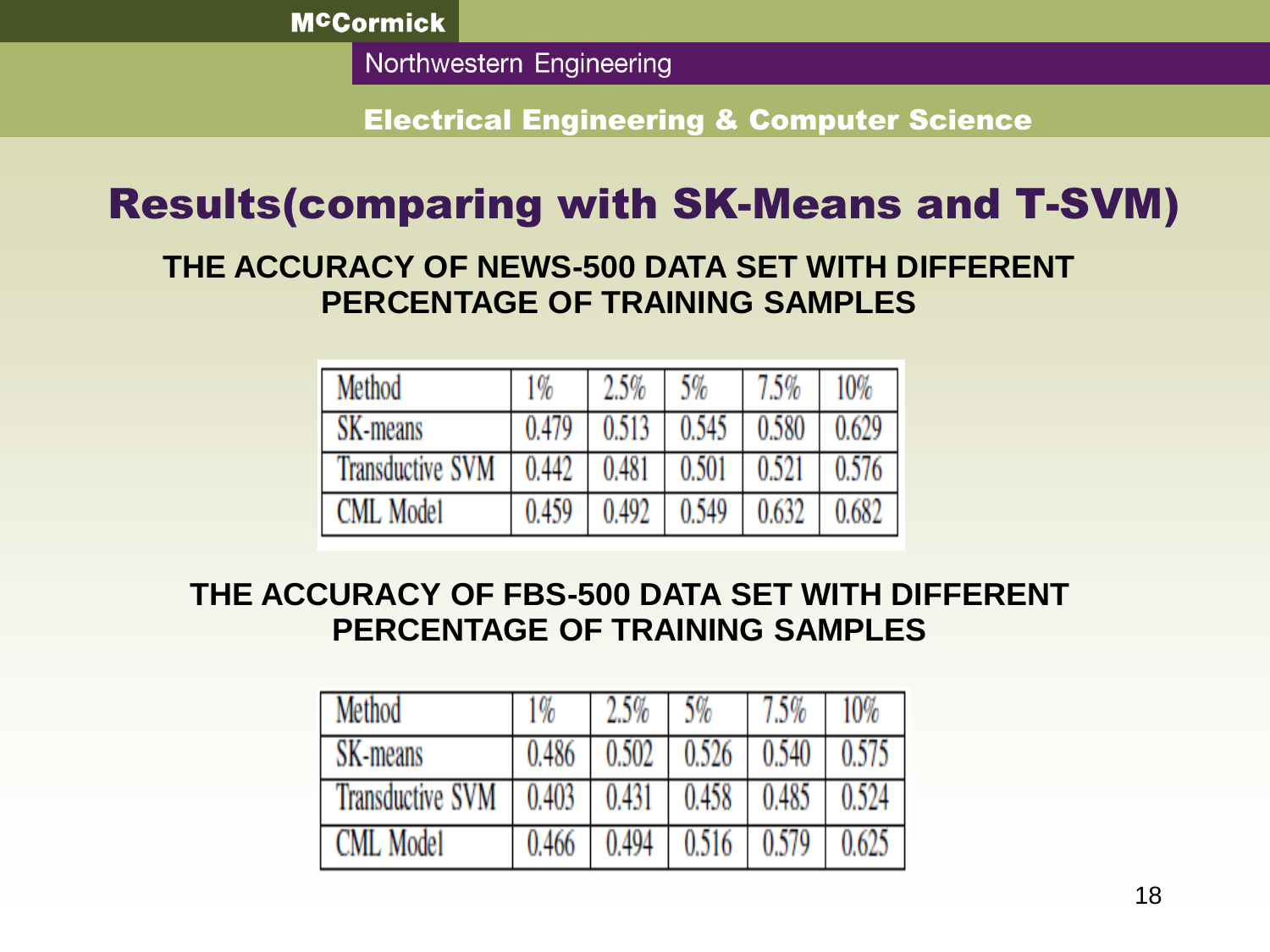Northwestern Engineering

Electrical Engineering & Computer Science

## **Outline**

## Introduction

## Related Work

## Semi-supervised clustering with pair-wise constraints and label

## **Experiments**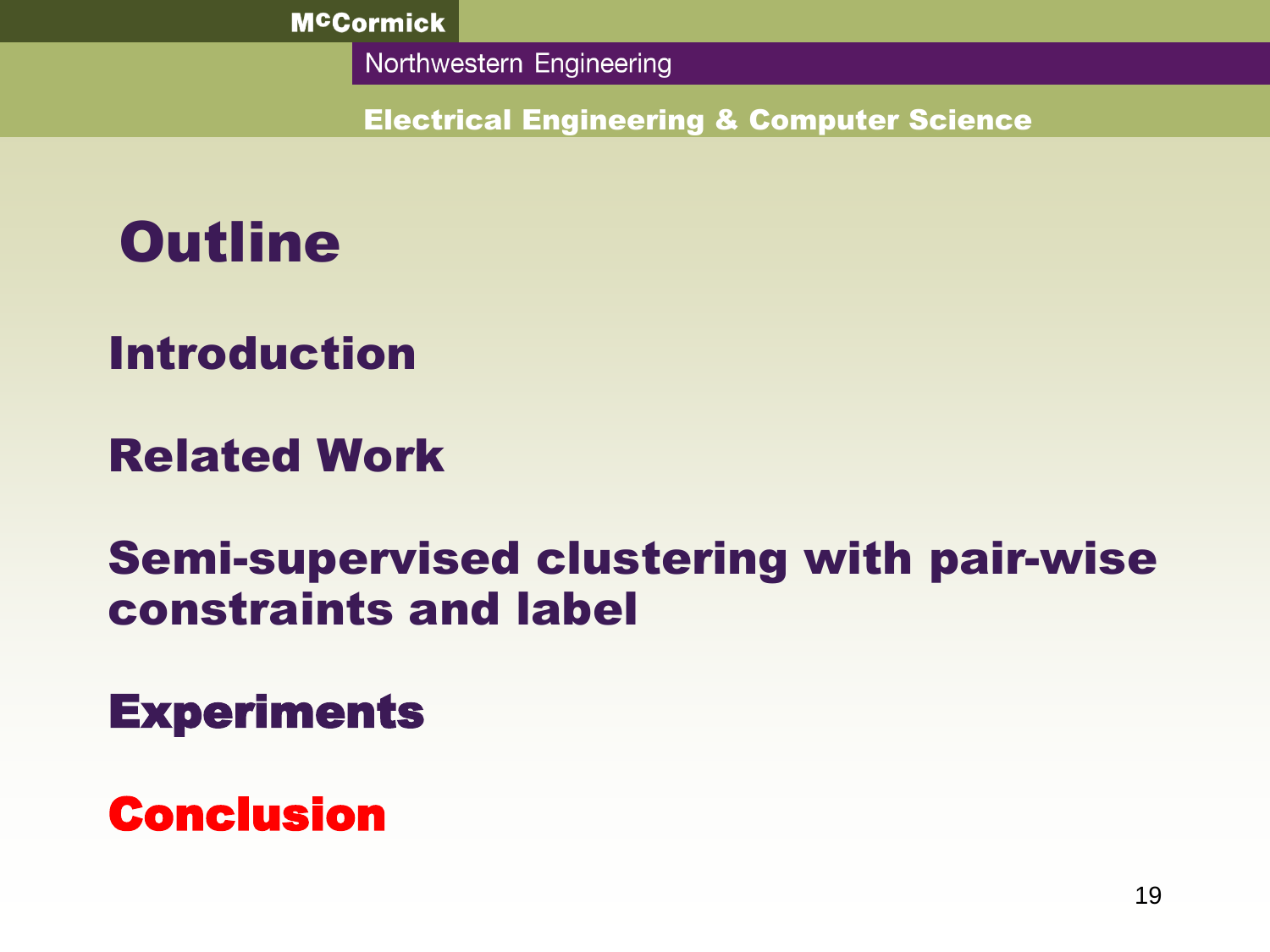#### Electrical Engineering & Computer Science

## Conclusion

#### Grouping Text based on the same topic

- there are a large number of web data published every day

- make the messages manageable for the users

### **Contribution**

- A general framework for semi-supervised clustering work with label and pair wise constraints.
- Clustering the web text using the proposed framework.

### The Future Work

- Considering active learning while sampling.
- Applying the algorithm to other domain (eg. Image categorization, Bioinformatics (gene/protein clustering))